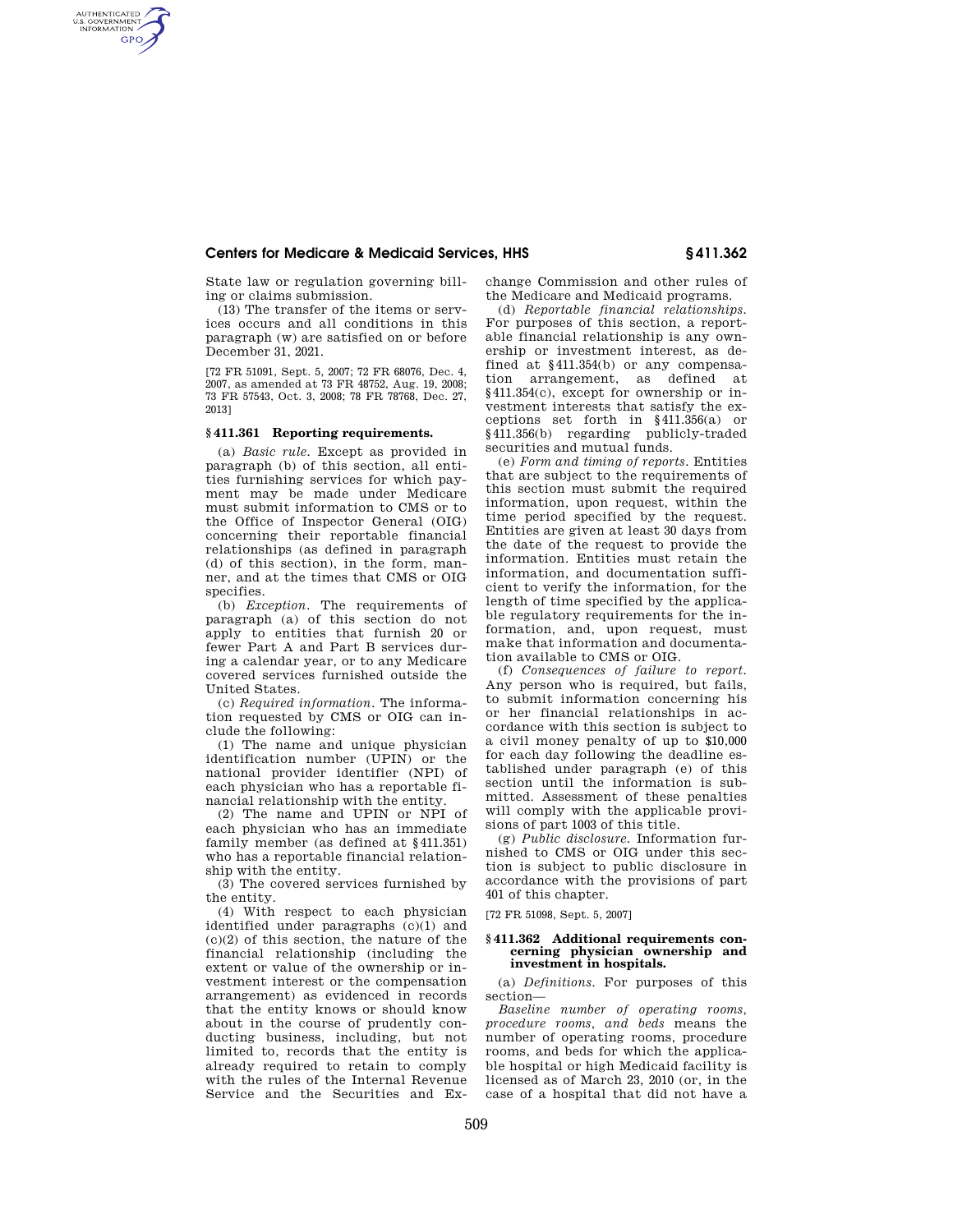provider agreement in effect as of such date, but does have a provider agreement in effect on December 31, 2010, the date of effect of such agreement).

*External data source* means a data source that—

(1) Is generated, maintained, or under the control of a State Medicaid agency;

(2) Is reliable and transparent;

(3) Maintains data that, for purposes of the process described in paragraph (c) of this section, are readily available and accessible to the requesting hospital, comparison hospitals, and CMS; and

(4) Maintains or generates data that, for purposes of the process described in paragraph (c) of this section, are accurate, complete, and objectively rate, complete, verifiable.

*Main campus of the hospital* means "campus" as defined at  $§413.65(a)(2)$ .

*Physician owner or investor* means a physician (or immediate family member of the physician) with a direct or an indirect ownership or investment interest in the hospital.

*Procedure room* means a room in which catheterizations, angiographies, angiograms, and endoscopies are performed, except such term shall not include an emergency room or department (exclusive of rooms in which<br>catheterizations, angiographies, catheterizations, angiograms, and endoscopies are performed).

(b) *General requirements.* (1) *Physician ownership and provider agreement.* The hospital had physician ownership or investment on December 31, 2010; and a provider agreement under section 1866 of the Act in effect on that date.

(2) *Prohibition on facility expansion.*  The hospital may not increase the number of operating rooms, procedure rooms, and beds beyond that for which the hospital is licensed on March 23, 2010 (or, in the case of a hospital that did not have a provider agreement in effect as of this date, but does have a provider agreement in effect on December 31, 2010, the effective date of such agreement), unless an exception is granted pursuant to paragraph (c) of this section.

(3) *Disclosure of conflicts of interest.* (i) At such time and in such manner as specified by CMS, the hospital must submit an annual report to CMS con-

**§ 411.362 42 CFR Ch. IV (10–1–15 Edition)** 

taining a detailed description of the identity of each owner or investor in the hospital and the nature and extent of all ownership and investment interests in the hospital.

(ii) The hospital must—

(A) Require each referring physician owner or investor who is a member of the hospital's medical staff to agree, as a condition of continued medical staff membership or admitting privileges, to provide written disclosure of his or her ownership or investment interest in the hospital (and, if applicable, the ownership or investment interest of any treating physician) to all patients whom the physician refers to the hospital. Disclosure must be required by a time that permits the patient to make a meaningful decision regarding the receipt of care.

(B) Not condition any physician ownership or investment interests either directly or indirectly on the physician owner or investor making or influencing referrals to the hospital or otherwise generating business for the hospital.

(C) Disclose on any public Web site for the hospital and in any public advertising that the hospital is owned or invested in by physicians.

(4) *Ensuring bona fide investment.* The hospital satisfies the following criteria:

(i) The percentage of the total value of the ownership or investment interests held in the hospital, or in an entity whose assets include the hospital, by physician owners or investors in the aggregate does not exceed such percentage as of March 23, 2010.

(ii) Any ownership or investment interests that the hospital offers to a physician owner or investor are not offered on more favorable terms than the terms offered to a person who is not a physician owner or investor.

(iii) The hospital (or any owner or investor in the hospital) does not directly or indirectly provide loans or financing for any investment in the hospital by a physician owner or investor.

(iv) The hospital (or any owner or investor in the hospital) does not directly or indirectly guarantee a loan, make a payment toward a loan, or otherwise subsidize a loan, for any individual physician owner or investor or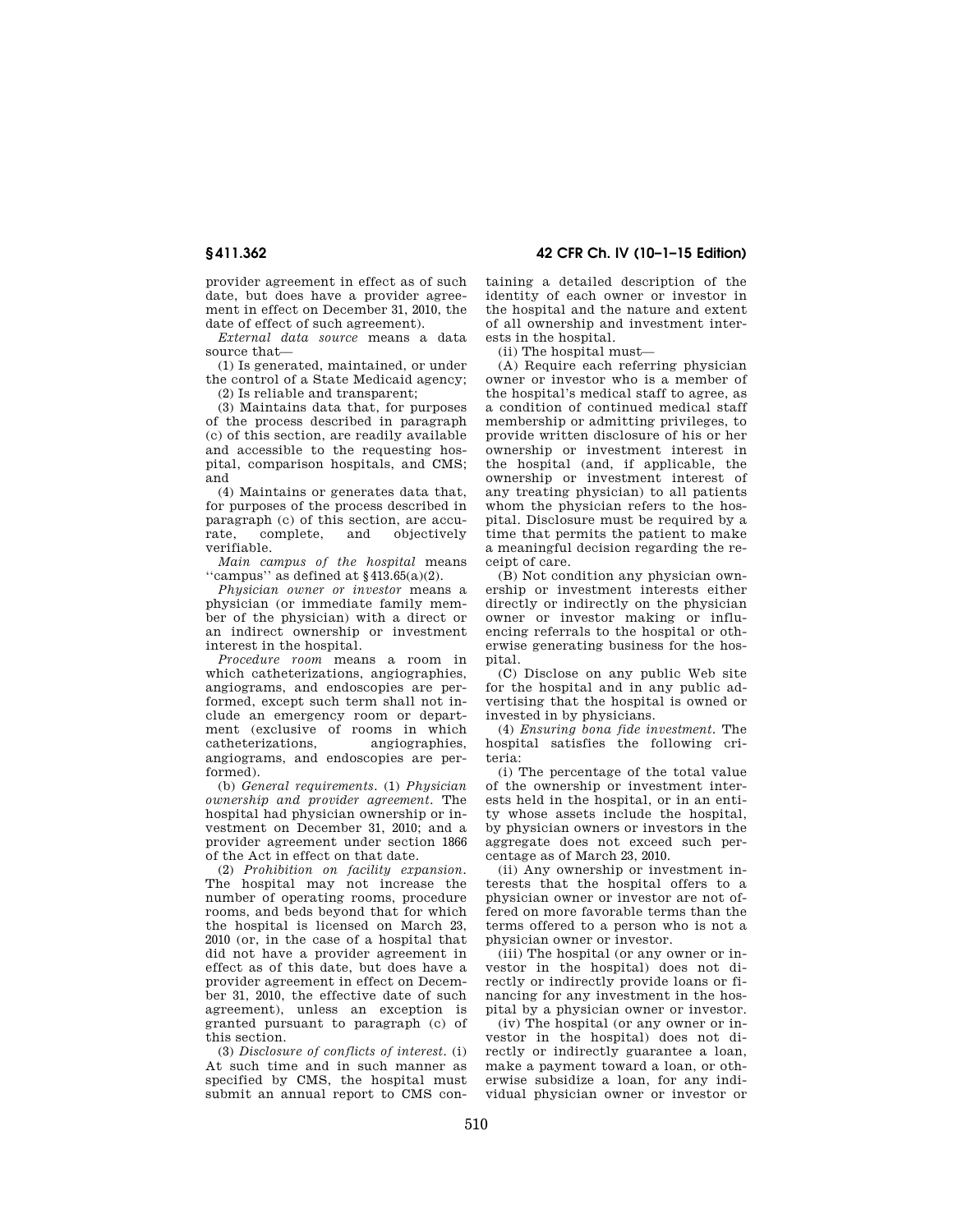# **Centers for Medicare & Medicaid Services, HHS § 411.362**

group of physician owners or investors that is related to acquiring any ownership or investment interest in the hospital.

(v) Ownership or investment returns are distributed to each owner or investor in the hospital in an amount that is directly proportional to the ownership or investment interest of such owner or investor in the hospital.

(vi) Physician owners and investors do not receive, directly or indirectly, any guaranteed receipt of or right to purchase other business interests re-.<br>lated to the hospital, including the purchase or lease of any property under the control of other owners or investors in the hospital or located near the premises of the hospital.

(vii) The hospital does not offer a physician owner or investor the opportunity to purchase or lease any property under the control of the hospital or any other owner or investor in the hospital on more favorable terms than the terms offered to an individual who is not a physician owner or investor.

(5) *Patient safety.* The hospital satisfies the following criteria:

(i) If the hospital does not have a physician available on the premises to provide services during all hours in which the hospital is providing services to the patient, the hospital must disclose this information to the patient. Before providing services to the patient, the hospital must receive a signed acknowledgment from the patient stating that the patient understands that a physician may not be present during all hours services are furnished to the patient.

(ii) The hospital must have the capacity to provide assessment and initial treatment for all patients, and the ability to refer and transfer patients to hospitals with the capability to treat the needs of the patient that the hospital is unable to address. For purposes of this paragraph, the hospital inpatient stay or outpatient visit begins with the provision of a package of information regarding scheduled preadmission testing and registration for a planned hospital admission for inpatient care or an outpatient service.

(6) *Prohibition on conversion from an ambulatory surgery center.* The hospital must not have been converted from an ambulatory surgical center to a hospital on or after March 23, 2010.

(c) *Criteria for an individual hospital seeking an exception to the prohibition on facility expansion*—(1) *General.* An applicable hospital or high Medicaid facility may request an exception from the prohibition on facility expansion up to once every 2 years from the date of a CMS decision on the hospital's most recent request.

(2) *Criteria for applicable hospital.* An applicable hospital is a hospital that satisfies all of the following criteria:

(i) *Population increase.* Is located in a county that has a percentage increase in population that is at least 150 percent of the percentage increase in population of the State in which the hospital is located during the most recent 5-year period for which data are available as of the date that the hospital submits its request. To calculate State and county population growth, a hospital must use Bureau of the Census estimates.

(ii) *Medicaid inpatient admissions.* Has an annual percent of total inpatient admissions under Medicaid that is equal to or greater than the average percent with respect to such admissions for all hospitals located in the county in which the hospital is located during the most recent 12-month period for which data are available as of the date that the hospital submits its request. For purposes of this paragraph, the most recent 12-month period for which data are available means the most recent 12-month period for which the data source used contains all data from the requesting hospital and each hospital located in the same county as the requesting hospital.

(A) Until such time that the Healthcare Cost Report Information System (HCRIS) contains sufficiently complete inpatient Medicaid discharge data, a hospital may use filed Medicare hospital cost report data or data from an external data source (as defined in paragraph (a) of this section) to estimate its annual percent of total inpatient admissions under Medicaid and the average percent with respect to such admissions for all hospitals located in the county in which the hospital is located.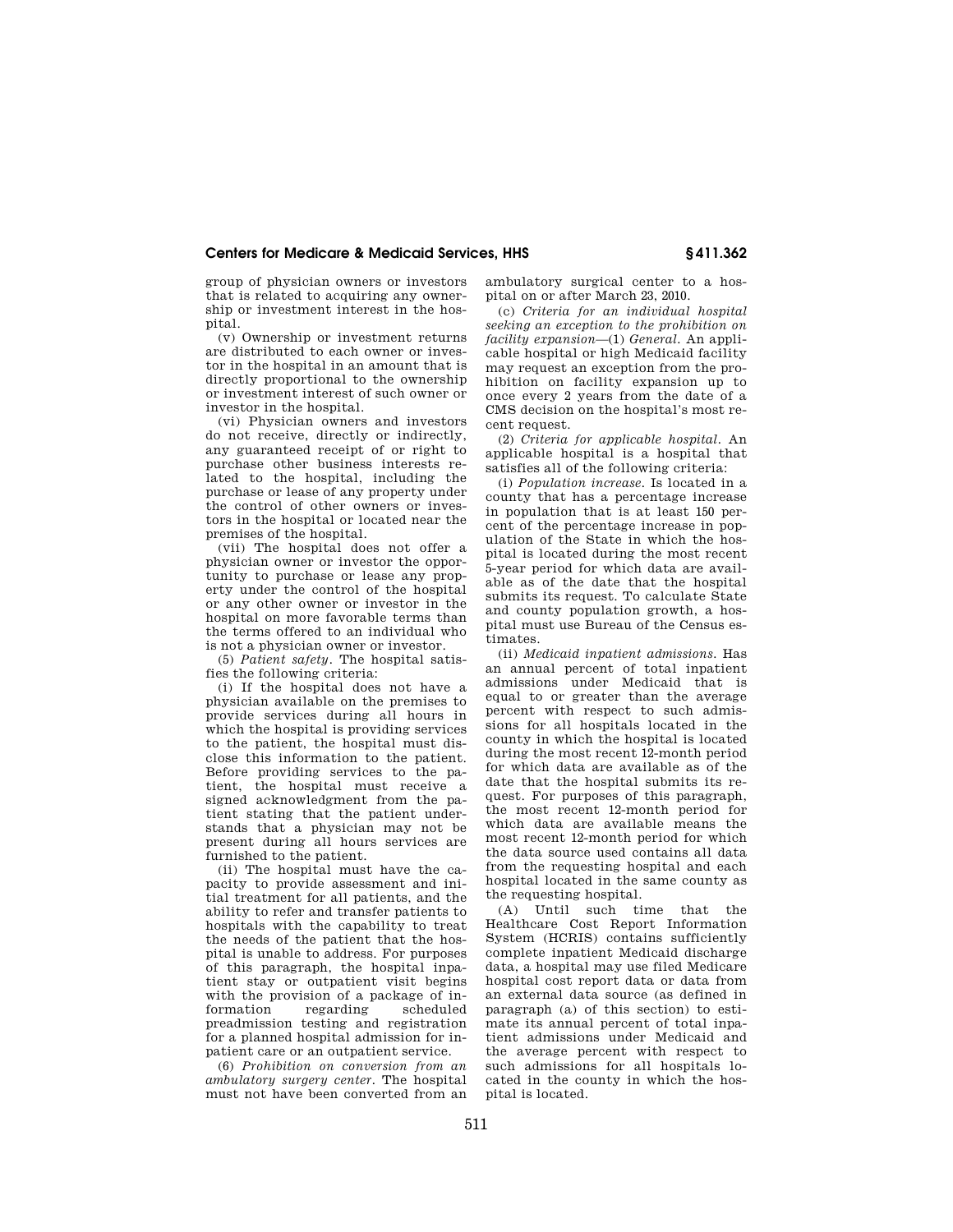(B) On or after such date that the Secretary determines that HCRIS contains sufficiently complete inpatient Medicaid discharge data, a hospital may use only filed Medicare hospital cost report data to estimate its annual percent of total inpatient admissions under Medicaid and the average percent with respect to such admissions for all hospitals located in the county in which the hospital is located.

(iii) *Nondiscrimination.* Does not discriminate against beneficiaries of Federal health care programs and does not permit physicians practicing at the hospital to discriminate against such beneficiaries.

(iv) *Average bed capacity.* Is located in a State in which the average bed capacity in the State is less than the national average bed capacity during the most recent fiscal year for which HCRIS, as of the date that the hospital submits its request, contains data from a sufficient number of hospitals to determine a State's average bed capacity and the national average bed capacity. CMS will provide on its Web site State average bed capacities and the national average bed capacity. For purposes of this paragraph, ''sufficient number'' means the number of hospitals, as determined by CMS, that would ensure that the determination under this paragraph would not materially change after additional hospital data are reported.

(v) *Average bed occupancy.* Has an average bed occupancy rate that is greater than the average bed occupancy rate in the State in which the hospital is located during the most recent fiscal year for which HCRIS, as of the date that the hospital submits its request, contains data from a sufficient number of hospitals to determine the requesting hospital's average bed occupancy rate and the relevant State's average bed occupancy rate. A hospital must use filed hospital cost report data to determine its average bed occupancy rate. CMS will provide on its Web site State average bed occupancy rates. For purposes of this paragraph, ''sufficient number'' means the number of hospitals, as determined by CMS, that would ensure that the determination under this paragraph would not materi-

**§ 411.362 42 CFR Ch. IV (10–1–15 Edition)** 

ally change after additional hospital data are reported.

(3) *Criteria for high Medicaid facility.* A high Medicaid facility is a hospital that satisfies all of the following criteria:

(i) *Sole hospital.* Is not the sole hospital in the county in which the hospital is located.

(ii) *Medicaid inpatient admissions.*  With respect to each of the 3 most recent 12-month periods for which data are available as of the date the hospital submits its request, has an annual percent of total inpatient admissions under Medicaid that is estimated to be greater than such percent with respect to such admissions for any other hospital located in the county in which the hospital is located. For purposes of this paragraph, the most recent 12 month period for which data are available means the most recent 12-month period for which the data source used contains all data from the requesting hospital and every hospital located in the same county as the requesting hospital.

(A) Until such time that the Healthcare Cost Report Information System (HCRIS) contains sufficiently complete inpatient Medicaid discharge data, a hospital may use filed Medicare hospital cost report data or data from an external data source (as defined in paragraph (a) of this section) to estimate its annual percentage of total inpatient admissions under Medicaid and the annual percentages of total inpatient admissions under Medicaid for every other hospital located in the county in which the hospital is located.

(B) On or after such date that the Secretary determines that HCRIS contains sufficiently complete inpatient Medicaid discharge data, a hospital may use only filed Medicare hospital cost report data to estimate its annual percentage of total inpatient admissions under Medicaid and the annual percentages of total inpatient admissions under Medicaid for every other hospital located in the county in which the hospital is located.

(iii) *Nondiscrimination.* Does not discriminate against beneficiaries of Federal health care programs and does not permit physicians practicing at the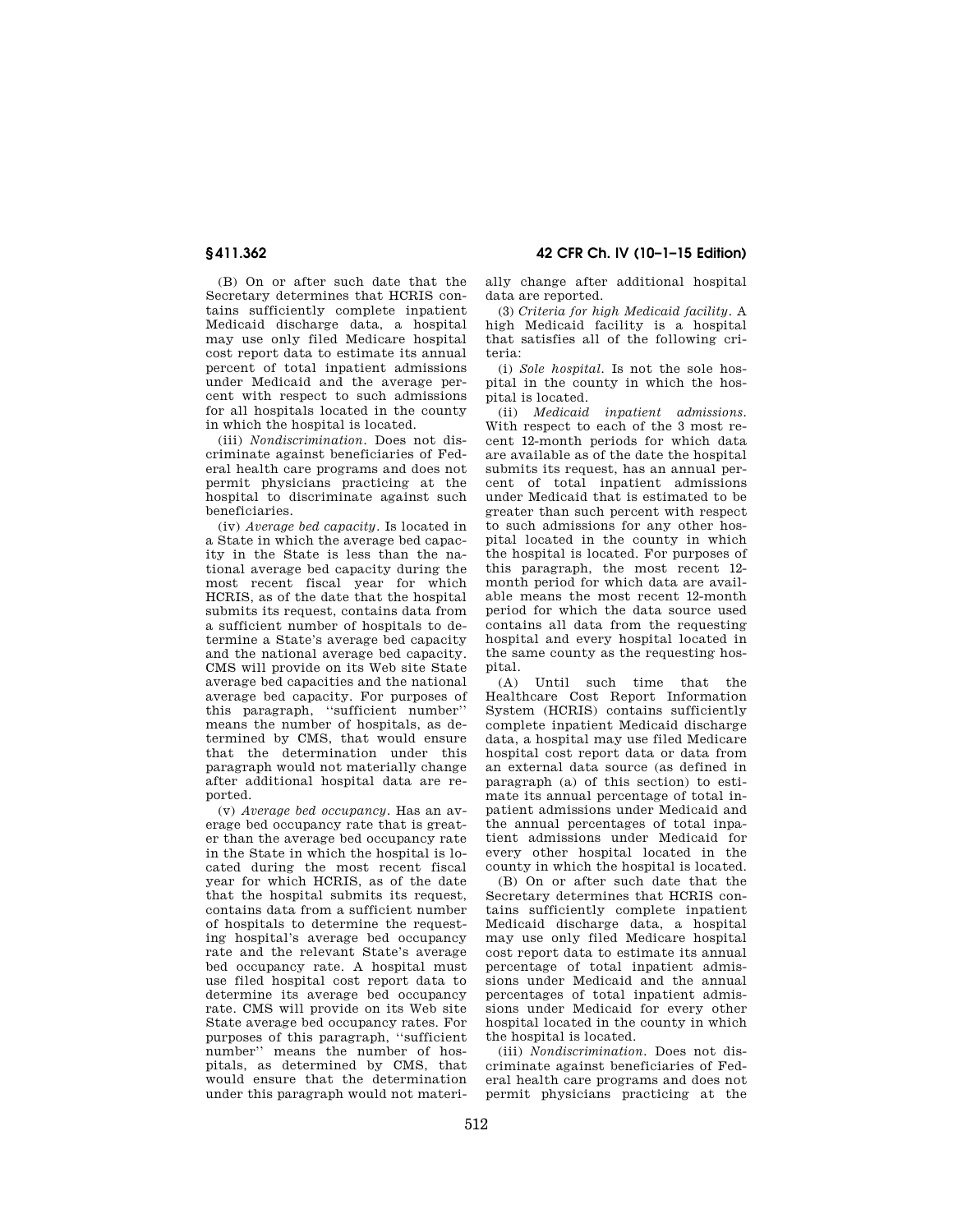### **Centers for Medicare & Medicaid Services, HHS § 411.362**

hospital to discriminate against such beneficiaries.

(4) *Procedure for submitting a request.* 

(i) A hospital must either mail an original and one copy of the written request to CMS or submit the request electronically to CMS. If a hospital submits the request electronically, the hospital must mail an original hard copy of the signed certification set forth in paragraph  $(c)(4)(iii)$  of this section to CMS.

(ii) A request must include the following information:

(A) The name, address, National Provider Identification number(s) (NPI), Tax Identification Number(s) (TIN), and CMS Certification Number(s) (CCN) of the hospital requesting an exception.

(B) The county in which the hospital requesting an exception is located.

(C) The name, title, address, and daytime telephone number of a contact person who will be available to discuss the request with CMS on behalf of the hospital.

(D) A statement identifying the hospital as an applicable hospital or high Medicaid facility and a detailed explanation with supporting documentation regarding whether and how the hospital satisfies each of the criteria for an applicable hospital or high Medicaid facility. The request must state that the hospital does not discriminate against beneficiaries of Federal health care programs and does not permit physicians practicing at the hospital to<br>discriminate against such henediscriminate against such ficiaries.

(E) Documentation supporting the hospital's calculations of its baseline number of operating rooms, procedure rooms, and beds; the hospital's number of operating rooms, procedure rooms, and beds for which the hospital is licensed as of the date that the hospital submits a request for an exception; and the additional number of operating rooms, procedure rooms, and beds by which the hospital requests to expand.

(iii) A request must include the following certification signed by an authorized representative of the hospital: ''With knowledge of the penalties for false statements provided by 18 U.S.C. 1001, I certify that all of the information provided in the request and all of the documentation provided with the request is true and correct to the best of my knowledge and belief.'' An authorized representative is the chief executive officer, chief financial officer, or other comparable officer of the hospital.

(5) *Community input and timing of complete request.* Upon submitting a request for an exception and until the hospital receives a CMS decision, the hospital must disclose on any public Web site for the hospital that it is requesting an exception and must also provide actual notification that it is requesting an exception, in either electronic or hard copy form, directly to hospitals whose data are part of the comparisons in paragraphs  $(c)(2)(ii)$  and  $(c)(3)(ii)$  of this section. Individuals and entities in the hospital's community may provide input with respect to the hospital's request no later than 30 days after CMS publishes notice of the hospital's request in the FEDERAL REGISTER. Such input must take the form of written comments. The written comments must be either mailed or submitted electronically to CMS. If CMS receives written comments from the community, the hospital has 30 days after CMS notifies the hospital of the written comments to submit a rebuttal statement.

(i) If only filed Medicare hospital cost report data are used in the hospital's request, the written comments, and the hospital's rebuttal statement—

(A) A request will be deemed complete at the end of the 30-day comment period if CMS does not receive written comments from the community.

(B) A request will be deemed complete at the end of the 30-day rebuttal period, regardless of whether the hospital submits a rebuttal statement, if CMS receives written comments from the community.

(ii) If data from an external data source are used in the hospital's request, the written comments, or the hospital's rebuttal statement—

(A) A request will be deemed complete no later than 180 days after the end of the 30-day comment period if CMS does not receive written comments from the community.

(B) A request will be deemed complete no later than 180 days after the